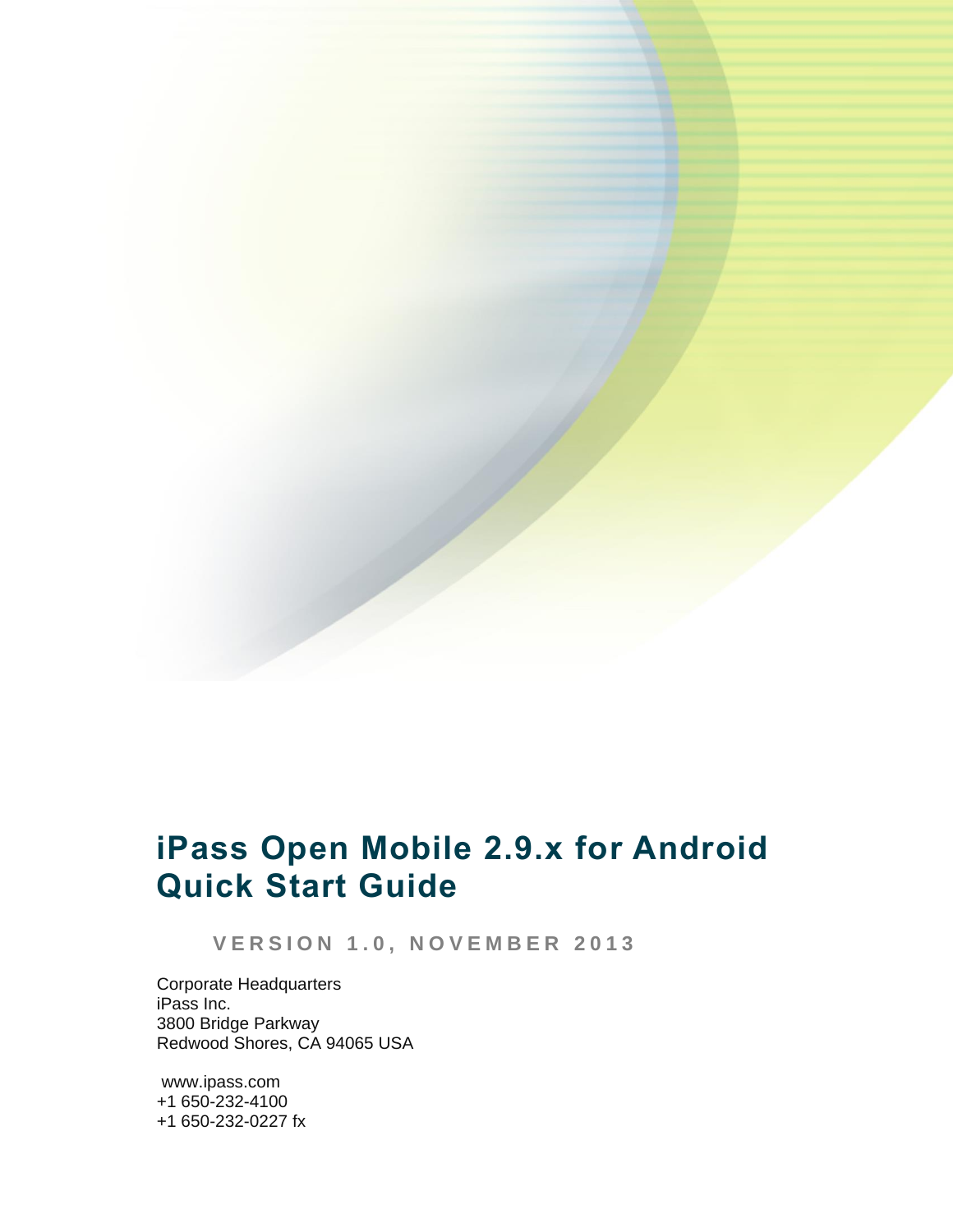### TABLE OF CONTENTS

| <b>Installing Open Mobile</b> | 3  |
|-------------------------------|----|
|                               |    |
|                               |    |
|                               |    |
|                               |    |
|                               |    |
|                               |    |
|                               |    |
|                               |    |
|                               |    |
|                               |    |
| <b>Using Open Mobile</b>      | 6  |
|                               |    |
|                               |    |
|                               |    |
|                               |    |
|                               |    |
|                               |    |
|                               |    |
|                               |    |
|                               |    |
|                               |    |
|                               |    |
|                               |    |
|                               |    |
|                               |    |
|                               |    |
|                               |    |
| <b>Support</b>                | 14 |
|                               |    |
|                               |    |

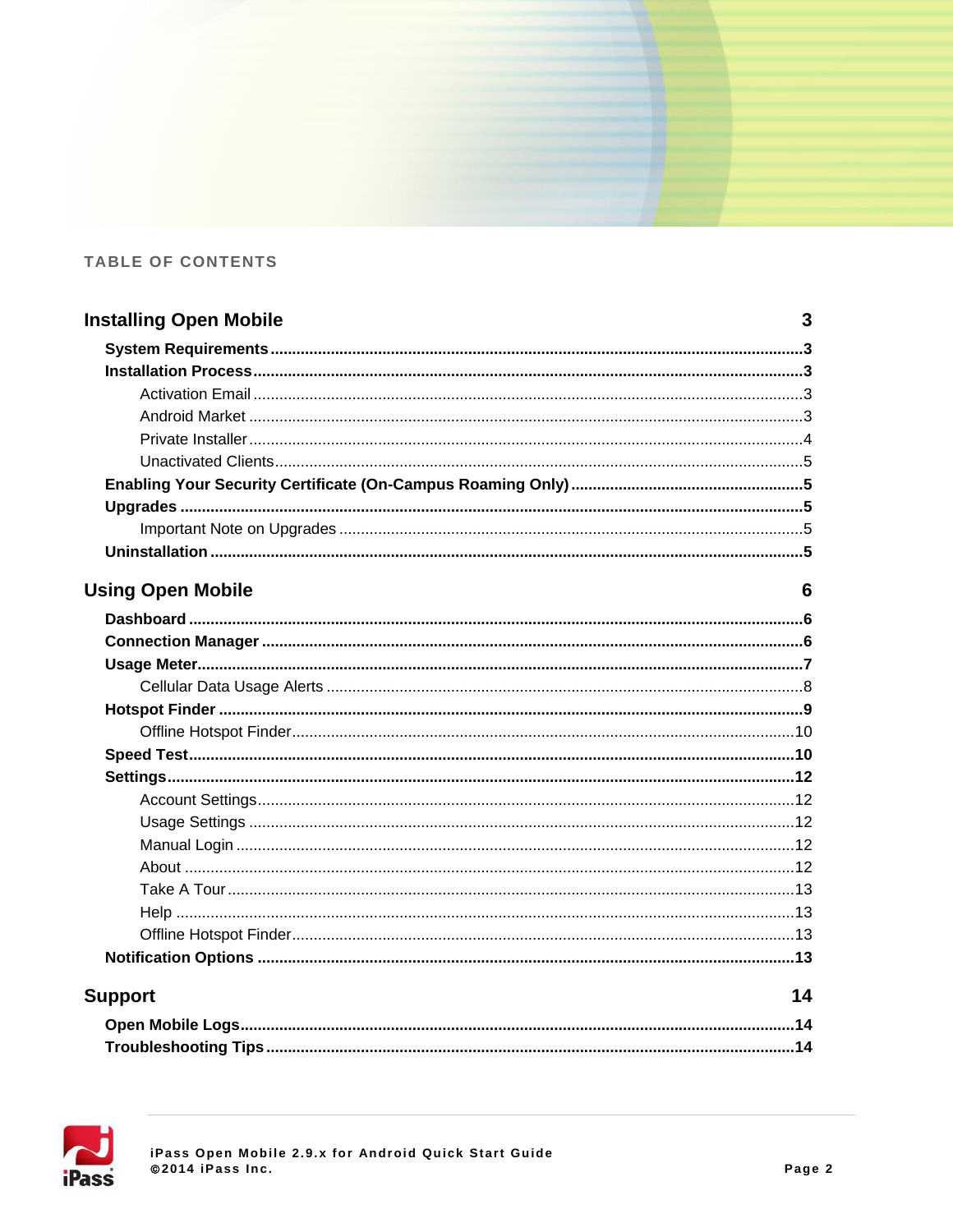# **Installing Open Mobile**

# **System Requirements**

Using Open Mobile for Android requires the following:

- $\mathcal{L}_{\mathcal{A}}$ A Wi-Fi capable device running the Android OS 2.2 and later.
- A screen with HVGA or better resolution. m.
- m. Users need an iPass account in order for the service to function.

In addition, the user must be connected to the Internet (by Wi-Fi or their cellular network) to activate Open Mobile.

## **Installation Process**

#### **Activation Email**

You should receive an email from your IT Administrator with download and activation instructions. **Activation Email Instructions:**

- 1. Download the iPass Open Mobile app from the Android Market to your handheld device. Select the Market option when prompted for the fastest download.
- 2. On your handheld device, tap on the activation link and select **iPass Open Mobile** from the popup menu.
- 3. Review the Terms of Use agreement and tap **Accept**.
- 4. The first time you connect to a network with iPass Open Mobile, you will be prompted to enter your Account Credentials.

### **Android Market**

*This installation process requires Android 2.7.0 or later. For earlier version, please refer to previous Quick Start Guides.*

**To install Open Mobile from the Android Market:**

- 1. Download the Open Mobile app from the Android Market.
- 2. Review the Terms of Use agreement and tap **Accept**.
- 3. On the **Welcome** screen, tap **Get Started**. You need to be connected to the Internet to activate the app.
- 4. Enter your corporate email address and tap **Continue.**
- 5. Enter your Username, Password, and Domain and tap **Continue.**
- 6. Tap **Finish Activation**.



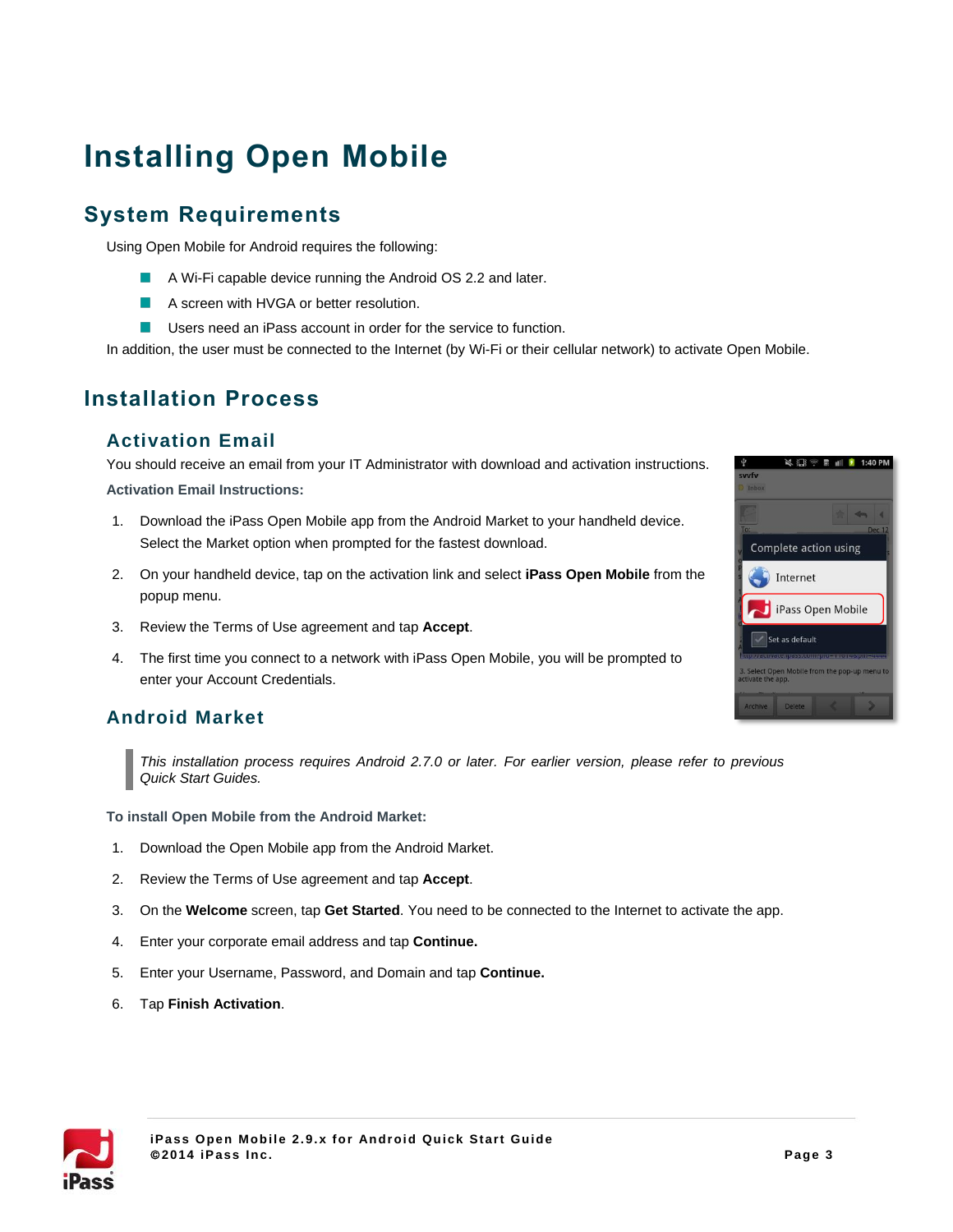

#### *Activation Code*

If your IT Administrator gave you a Profile ID (and possibly a PIN), you can activate using this code by tapping **Activation Code** on the **Welcome Screen**. Enter the **Profile ID**, **Email**, and **PIN** (and if necessary) and tap **OK**.

#### *Test Mode*

If you are testing the app, tap Activation Code on the Welcome Screen. Tap the area below the **OK** button three times to enter Test Profile Mode. Enter the **Profile ID** (and if necessary the **PIN**) and tap **OK**.

#### **Private Installer**

If you received the Android application directly from your IT Administrator (by email, web page link, or private version of the Android Market), do the following:

**To install Open Mobile from a bundled installer:**

- 1. On the Home screen, tap **Menu | Settings | Applications**, and check **Unknown Sources**.
- 2. Download the Open Mobile app from an email attachment, download link, or Private Market.
- 3. In some cases when downloading using a link or email attachment, you will have to navigate to the Download folder using a file manager app such as: Files, My Files, or Astro. From there, tap the Installer to launch it and tap **Install** to install.
- 4. When the installer is complete, tap **Open** to launch Open Mobile.
- 5. Review the Terms of Use and tap **Accept**.
- 6. The first time you connect to a network with iPass Open Mobile, you will be prompted to enter your Account Credentials.

If the base .apk file is installed, the user will have to enter Profile ID and PIN to activate.

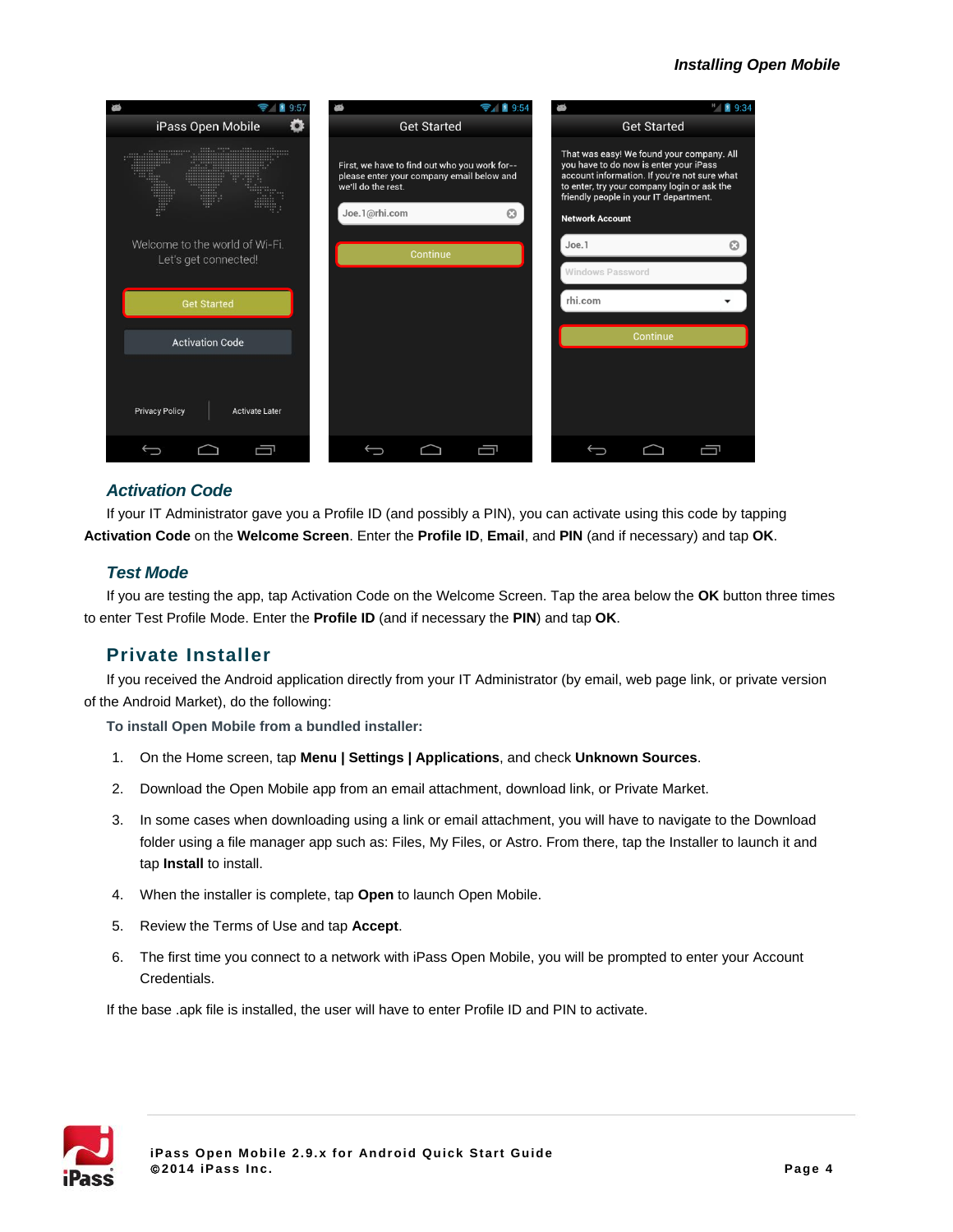### **Unactivated Clients**

A user without the correct Profile ID and PIN can tap **Activate Later** on the Welcome screen. Without activation, you have access to the Usage Meter and Hotspot Finder, but cannot use the app to connect to iPass networks. The app can be activated at any time by tapping **Menu > Activate**.

# **Enabling Your Security Certificate (On-Campus Roaming Only)**

If On-Campus Roaming has been enabled for your device, then when first launching Open Mobile, you may be required to install a security certificate, which is used to ensure a secure connection. You will also be prompted to set a lock screen PIN or password for the device, if one has not been previously set.



- On Android 4.0 and later versions, this procedure is called Enabling Credential Storage. Follow the prompts to enable credential storage on your device. Do not rename any certificate filename; use the default name.
- On Android 2.2 or 2.3, follow the prompts to enable the lock screen PIN or password for your device. Do not rename any certificate filename; use the default name.

# **Upgrades**

You will receive software upgrades from the Android Market unless the Open Mobile package you installed was configured to receive updates from another source.

### **Important Note on Upgrades**

To ensure that you receive important upgrades, we recommend that you go to the **My Apps** section in the Android Market and check **Allow automatic updating** next to the Open Mobile app.

# **Uninstallation**

To uninstall Open Mobile, browse to **Settings | Applications | Manage Applications**, select Open Mobile from the list, and then tap the **Uninstall** button.

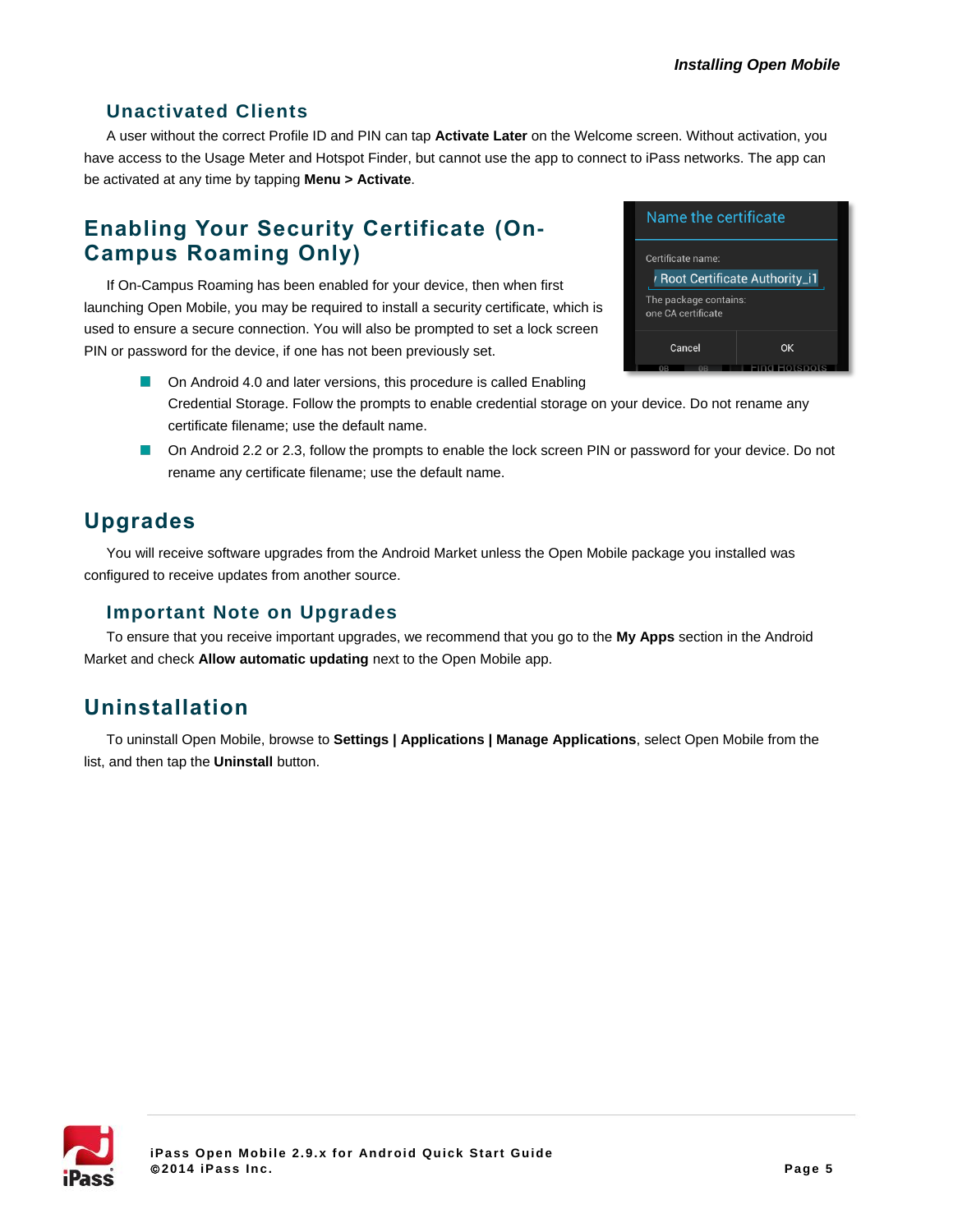# **Using Open Mobile**

The Open Mobile for Android interface is illustrated below.

## **Dashboard**

There are four main buttons on the dashboard, along with a **Settings** button in the top right corner and a **Connection Status Indicator**. The four main buttons can be tapped to take you to a dialog with more details, described below, and they represent your current connection (the **Connection Manager**), your past connections (the **Usage Meter**), your future connections (the **Hotspot Finder**), and your ability to test your connection (the **Speed Test**).



# **Connection Manager**

Open Mobile displays Available Networks and their signal strength. The list is refreshed every 15 seconds. To connect or disconnect from a network, tap on the **Connection Manager**. Tap on the network you want to connect to and then tap **OK**. The **Connection Progress Indicator** (the green bar) will let you know how long you have to wait to connect.

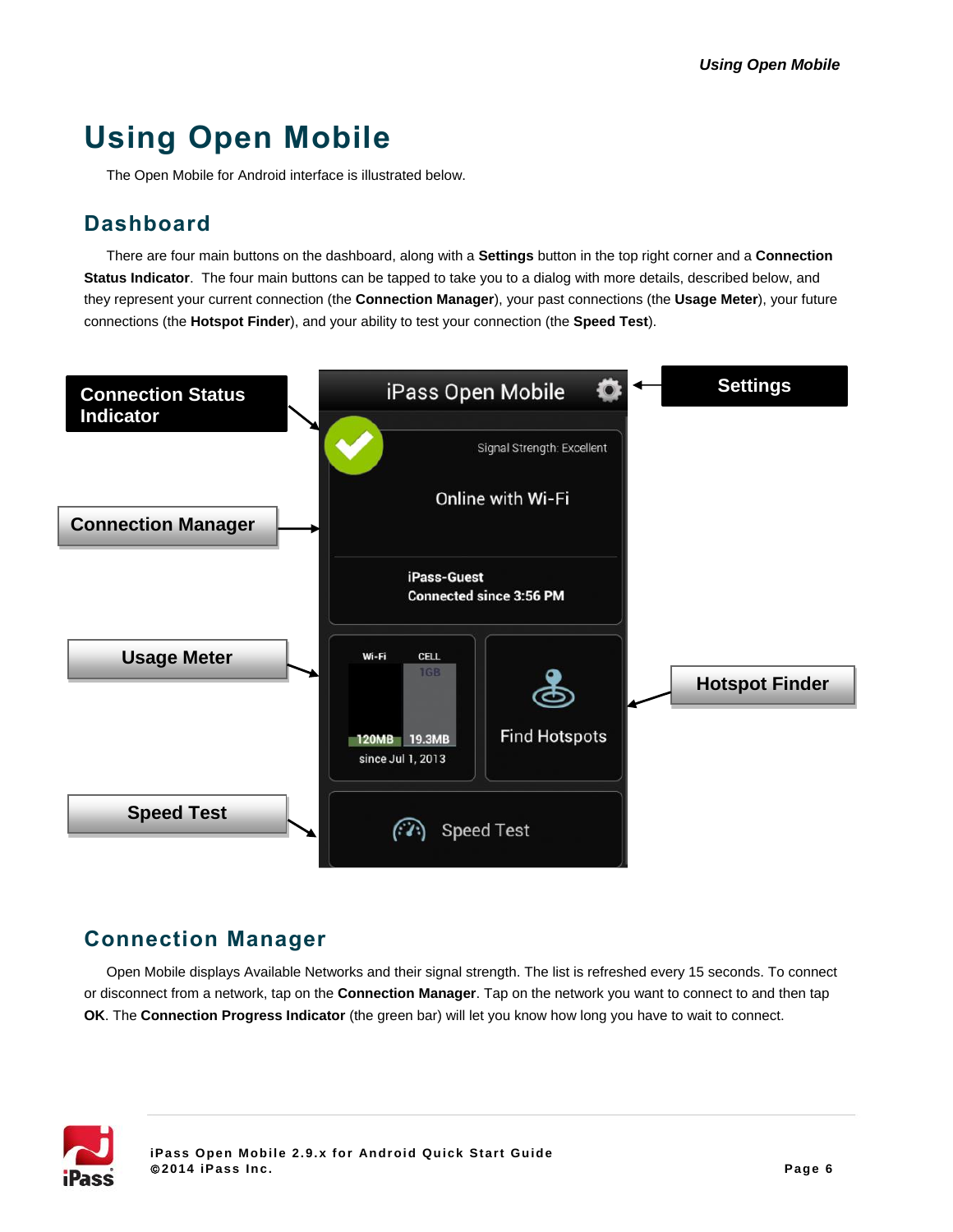

# **Usage Meter**

There are three dialogs in the **Usage Meter** section.

- The **Cellular Data** dialog displays graphs of your data usage for this billing period.  $\mathcal{L}_{\mathcal{A}}$
- The **Recent Connections** dialog shows your last twenty connections. (Users on Android 2.1 or earlier will only see this screen.) Tap **Clear** to clear your connection history.
- $\mathcal{L}_{\mathcal{A}}$ The **Application Data Usage** dialog displays your top ten applications.

To move between these screens, swipe your finger from left to right (or right to left).

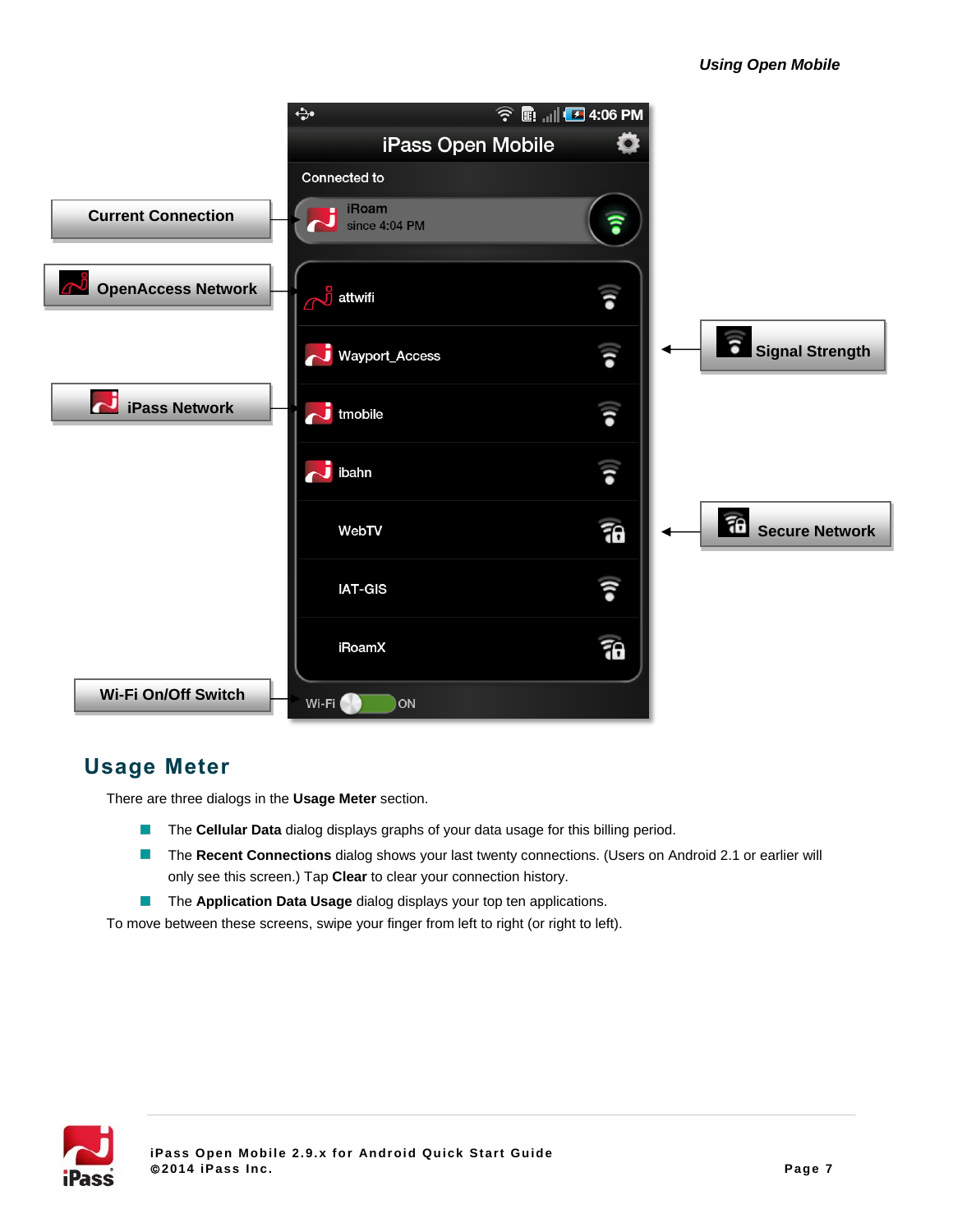#### *Using Open Mobile*



### <span id="page-7-0"></span>**Cellular Data Usage Alerts**

Open Mobile can send alerts when the user is close to reaching the monthly cellular data limit.

**To set the cellular data limit:**

- 1. Tap **Set Limit** on the **Usage Meter** dialog (or the **Usage Setting** button on the **Settings** dialog).
- 2. Under **My billing begins on:** tap the box to enter the first calendar day of your billing period.
- 3. Under **My monthly limit is:** tap the box to enter your limit and select the unit from the dropdown.
- 4. Tap the box to check **Alert me when I am near my monthly limit.**
- 5. Tap **Save**.

The **Application Data Usage** dialog will display a list of the user's top ten applications in order of data usage (showing the total usage and each application's percentage of the total).



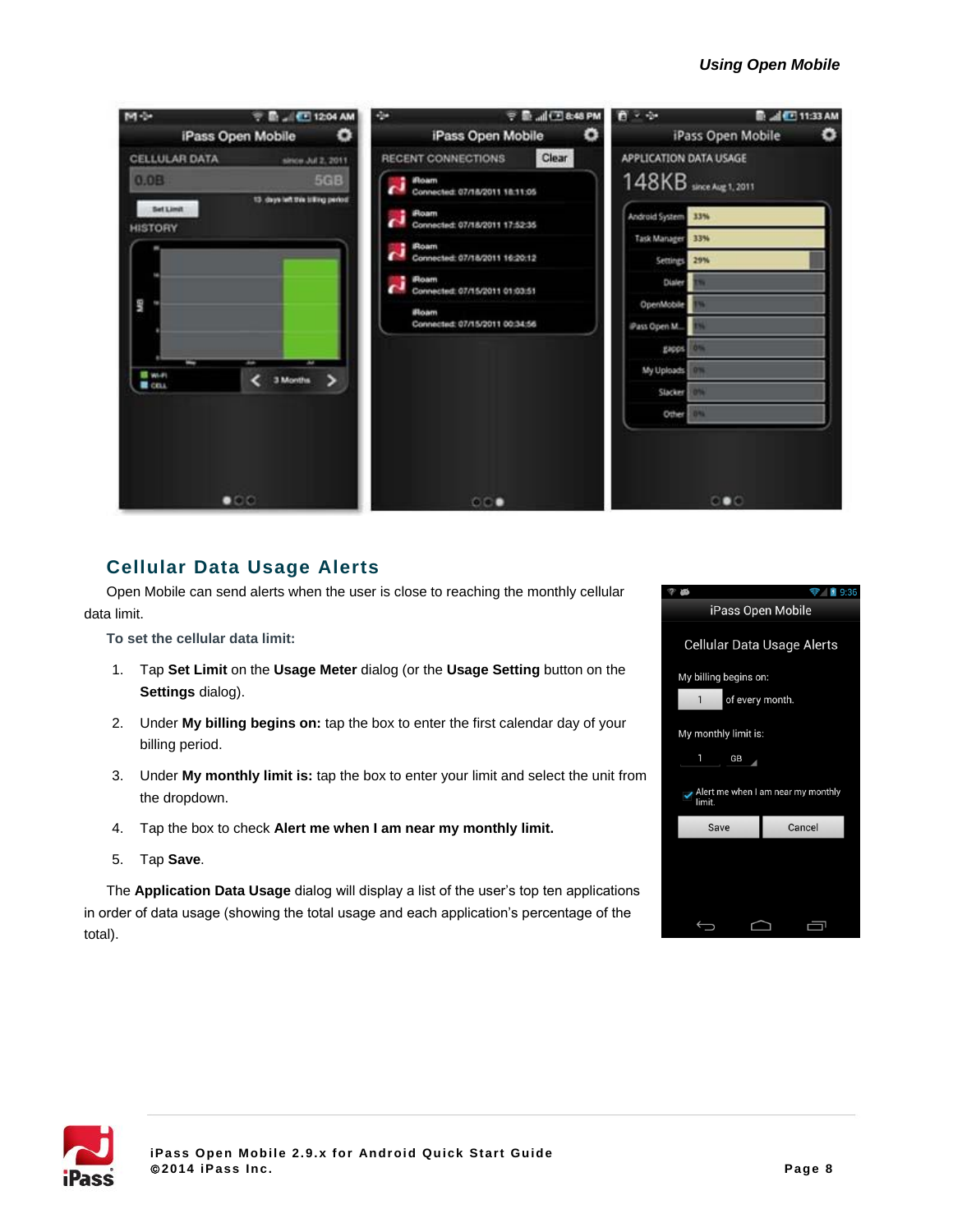# **Hotspot Finder**

<span id="page-8-0"></span>Open Mobile includes a Hotspot Finder that enables users to locate iPass Wi-Fi hotspots anywhere in the world. Users can enter a location (address, city, zip code, or airport code) in the search box or use the list of nearby hotspots. By tapping on a hotspot location on the list, users can reach a picture of the hotspot location along with the option to call the location or receive GPS directions.



**Filtering:** Tapping on the filtering icon ( $\left| \frac{1}{1} \right|$ ) will allow users to filter their hotspot search by type, like hotels, restaurants, and airports.

**Hotspot Finder**: The Hotspot Finder is available by tapping Find Hotspots on the dashboard. A list of nearby hotspots will automatically appear on the Hotspot Finder screen; however, users can search for hotspots by address, city, zip code, or airport code.

**Detailed View**: By tapping on a specific hotspot location, the user can pull up detailed information about that location, like: name of the establishment, address, GPS directions (to the location), phone number, hours, and even a company website.

**Map View**: Pressing the map icon ( ) will pull up a map of nearby hotspots.

**Location Icon**: Pressing the location icon (  $\Diamond$  ) will refresh the search for nearby hotspots.

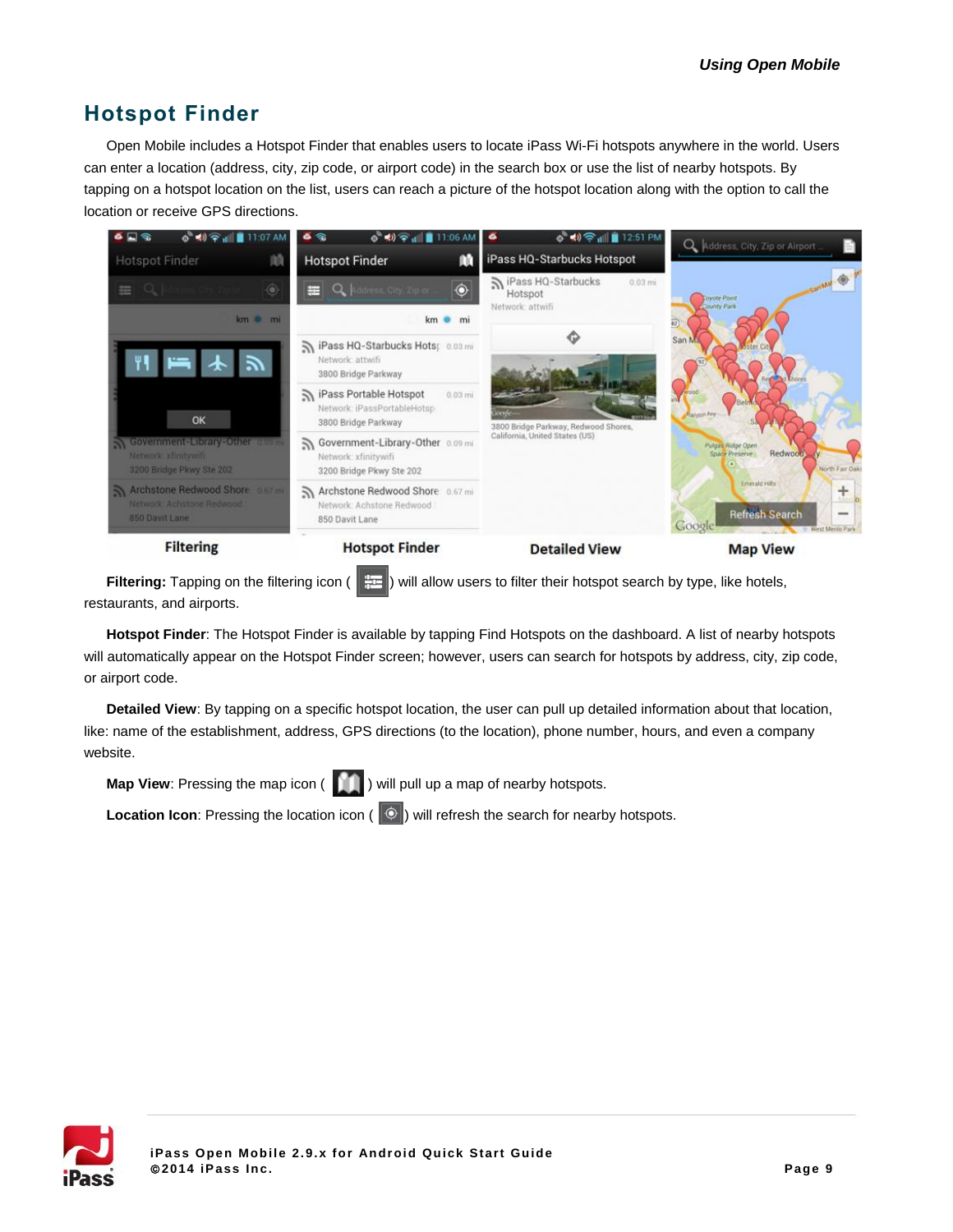### **Offline Hotspot Finder**

The Hotspot Finder also features an offline mode that allows users to download a list of iPass hotspots that they can later access without an Internet connection. Before the Offline Hotspot Finder can be utilized, users must download a list of hotspots that correspond to the location where they will be without a connection.



**Offline Hotspot Finder** 

**Hotspot Finder** 

**To download a list of hotspots for later use:**

- 1. Tap on the **Settings** icon on the top-right side of the screen.
- 2. Tap the **Offline Hotspot Finder** option.
- 3. Tap the **Download** button.

**To use the Offline Hotspot Finder:**

- 1. Before using the Offline Hotspot Finder, the user must download a hotspot list as shown above.
- 2. Tap on the **Find Hotspots** option on the dashboard.
- 3. The hotspot finder will try to pinpoint the user's location based on their most recent information. Tapping the location icon will refresh a search.

# **Speed Test**

The Speed Test measures the latency, packet loss, download, speed, and upload speed of a hotspot connection. After the test is complete, Open Mobile will display the results and indicate the connection.

**To test the speed of a connection**:

- 1. Navigate to the Speed Test screen by tapping the **Speed Test** button on the Welcome screen.
- 2. Tap **Start** when prompted. You can tap **Cancel** to stop the test.



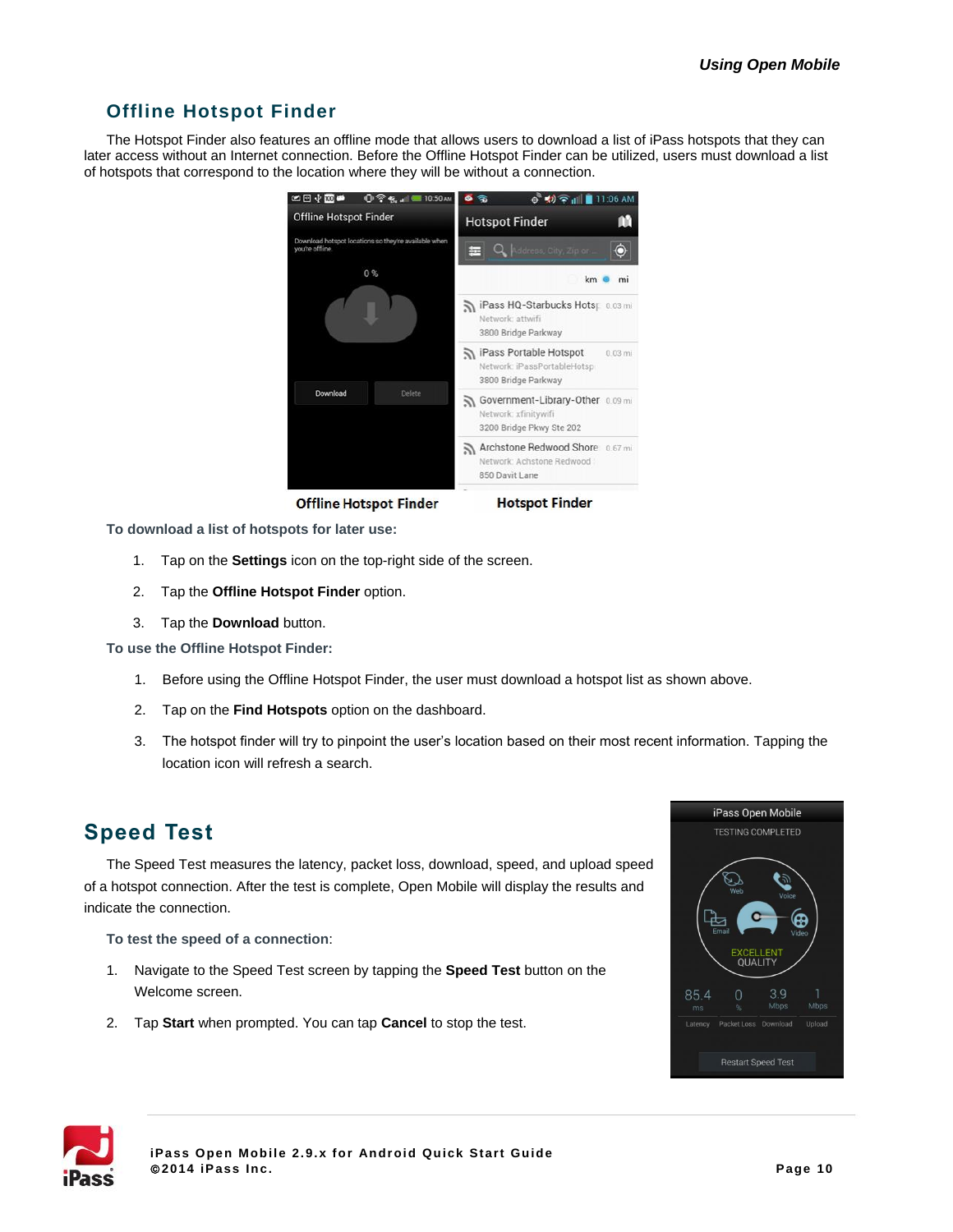3. When the test is finished, your hotspot's latency will be displayed in milliseconds and its download and upload speed will be displayed in megabits or kilobits per second, while a percentage will show how many packets of data were lost. A speedometer will indicate whether your connection is suitable for (from slowest and fastest): Email, Web, Voice, or Video.

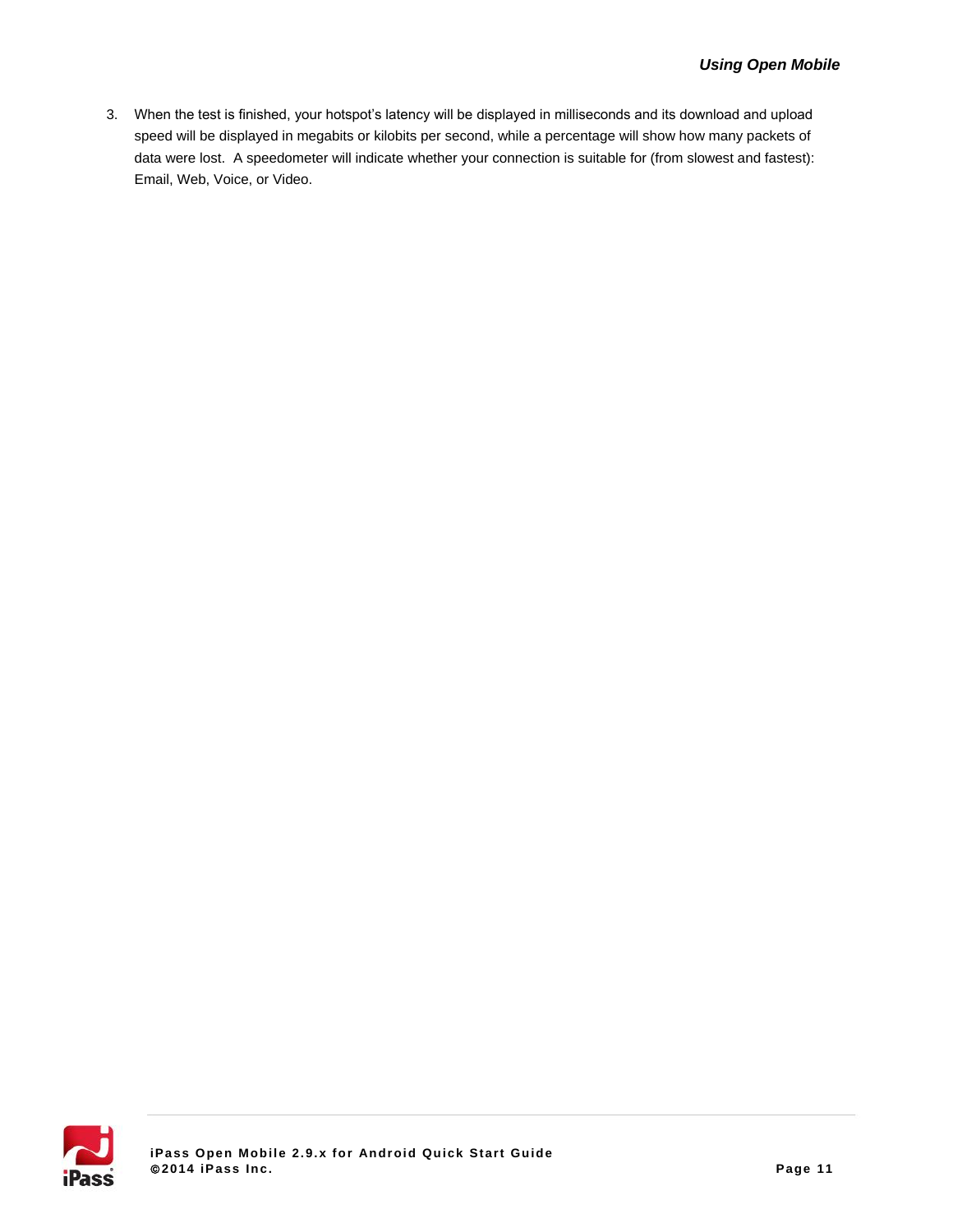# **Settings**

Tapping the **Settings** button on the upper-right corner of the screen (or the Menu button on your Android device) will open a window with six options: **Account Settings**, **Usage Settings**, **Manual Login Settings**, **About**, **Help**, and **Offline Hotspot Finder**.

### **Account Settings**

Enter or change your iPass account credentials here, including username, password, domain, and possibly prefix (not show in the screenshot).

#### *Auto-Connect*

Auto-Connect enables you automatically connect to OpenAccess and iPass-authenticated networks when within range. If enabled, Auto-Connect can make connecting to the Internet a 'zero-click' experience.

Open Mobile will automatically re-connect to a network when the user is unintentionally disconnected (for example, if the network signal is lost).

If you choose to disconnect from an Auto-Connect network, Auto-Connect will be disabled until you explicitly attempt to connect again.

## **Usage Settings**

You can set cellular data usage limits and the monthly billing cycle for the usage meter under Usage Settings. For more details, see the Usage Meter section on page [8.](#page-7-0)

## **Manual Login**

*Requires: Open Mobile 2.7.0 for Android or later.*

You can create a list of networks (by SSID) that you do not want Open Mobile to log in to. **To add a network to the Manual Login list:**

- 1. Tap the **Settings** button
- 2. Tap **Manual Login Settings**.
- 3. Tap the field and use the keyboard to enter the SSID of the network you would like to manually log in to.
- 4. To add another network, tap **Add New**.
- 5. When you are done, tap **Save**.

### **About**

There are four buttons on the **About** dialog: **Update Networks**, **Send Logs**, **More Info**, and **Legal Information**.

- **Update Networks** will check for any available Profile and Directory update (not **The State** software update)—these updates happen automatically every 24 hours.
- **Send Logs** will open an email with an attachment of your current logs to your IT Help Desk (see pag[e 14](#page-13-0) for more information on this feature).







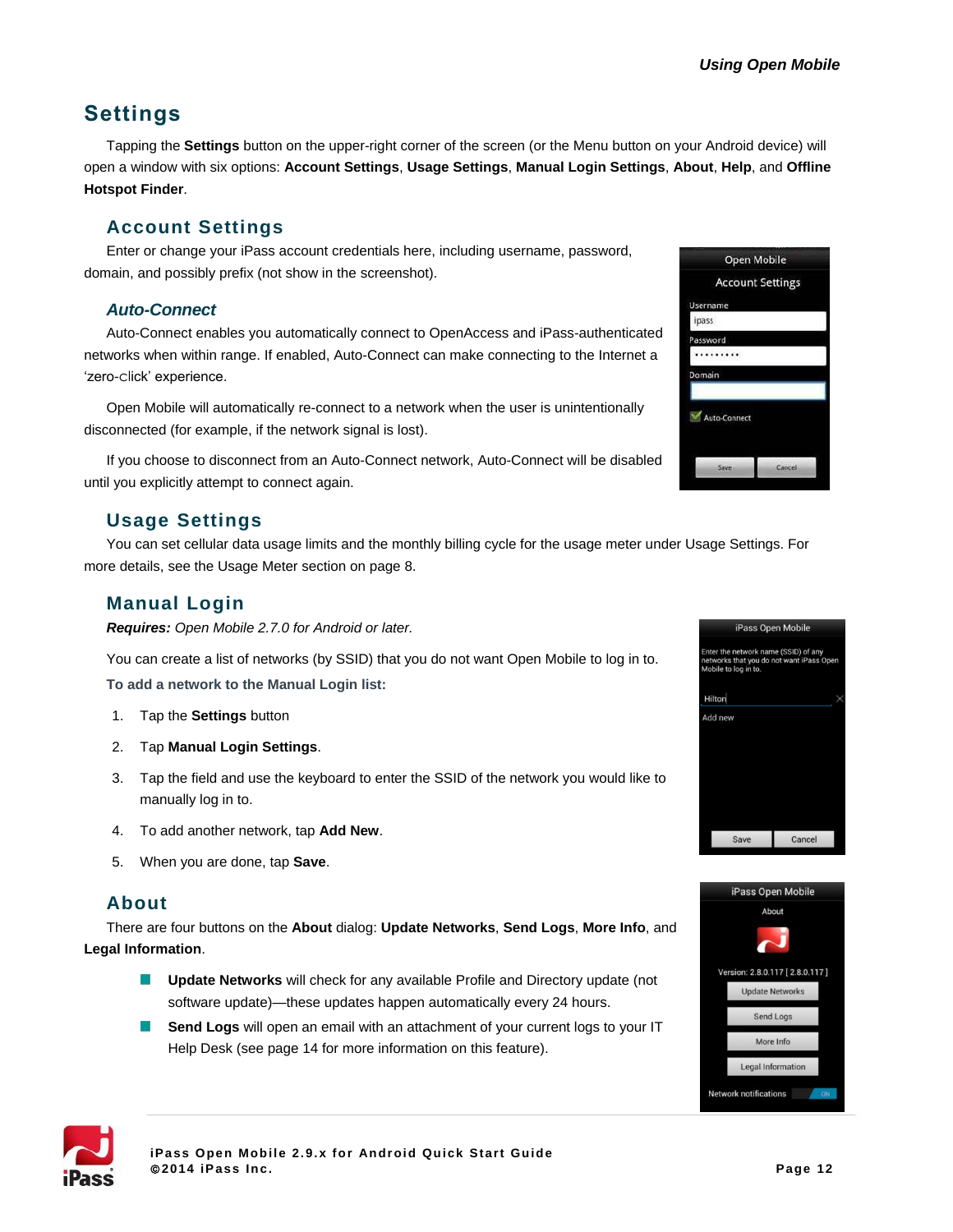- $\mathcal{L}_{\mathcal{A}}$ **More Info** will display information on your version of Open Mobile. You can also replace your profile here by tapping the **Replace Profile** button and following the instructions.
- **Legal Information** lists several legal details.  $\mathcal{A}$

*The About dialog screen features a toggle option, allowing the user to turn iPass network notifications ON or OFF.* 

### **Take A Tour**

By tapping **Take A Tour**, you can access a series of informative panels.

#### **Help**

By tapping the **Help** option, the user has access to an informative set of Frequently Asked Questions (FAQs) to help them if they are having trouble connecting to an iPass network.

### **Offline Hotspot Finder**

For information about the **Offline Hotspot Finder,** please see page [9.](#page-8-0)

# **Notification Options**

Users can manage how often they receive notifications informing them that an iPass network is available. **To manage notifications:** 

- 1. Drag down the notification bar when the **iPass hotspot available** message appears.
- 2. Open the iPass notification by dragging it down with two fingers (this takes place in the notification drawer).
- 3. Notification options:
	- **Tap Snooze 8 hours** to turn off notifications for an eight hour period.
	- Tap **Don't notify** to stop notifications. ×



**To restore notifications at any time:**

- 1. In the iPass welcome screen, tap on the **Settings** icon on the top right side of the screen.
- 2. Tap on the **About** option.
- 3. Find the **Network notifications** toggle option and tap **ON**.

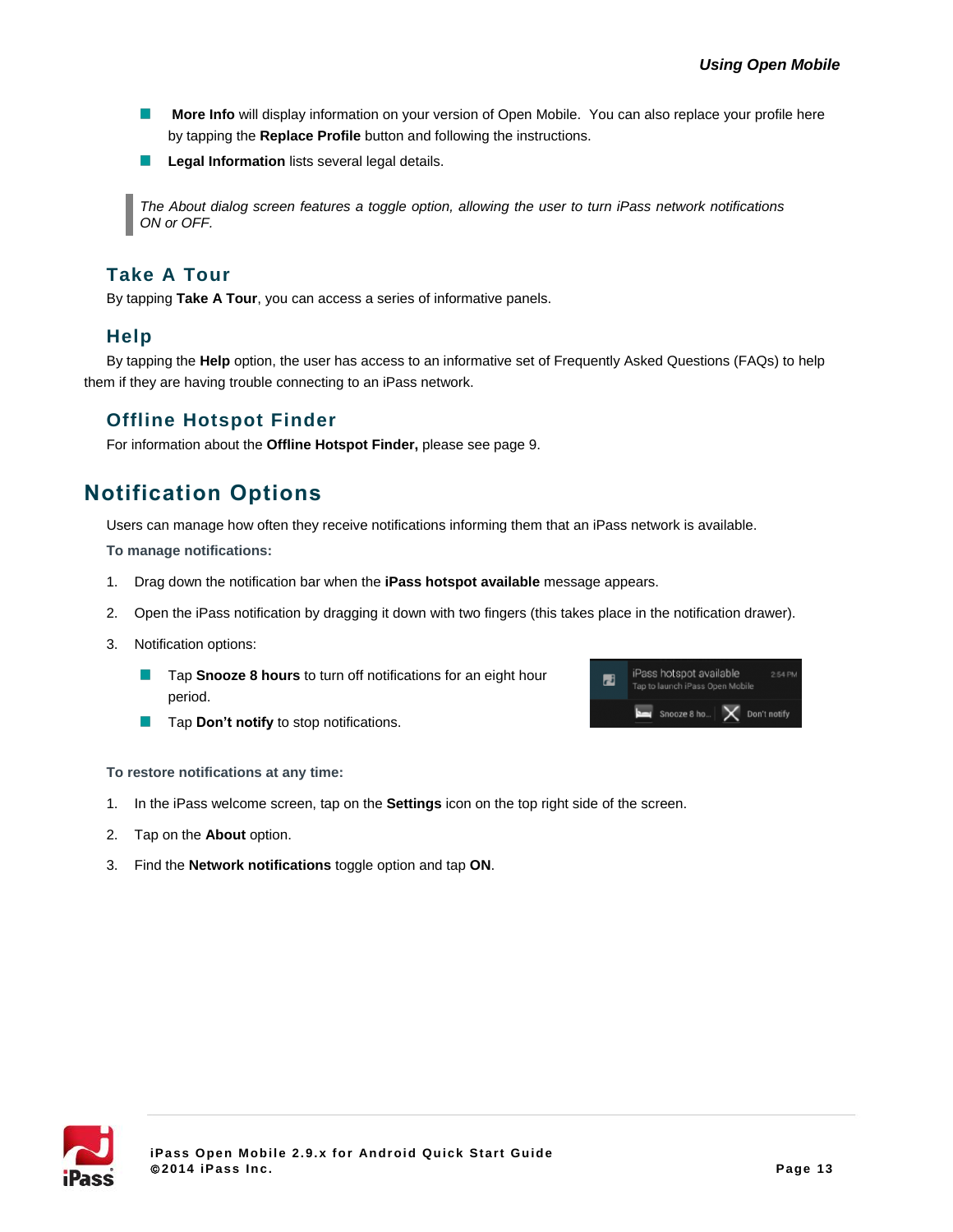# **Support**

# <span id="page-13-0"></span>**Open Mobile Logs**

Open Mobile enables users to send troubleshooting logs for support using the **Send Logs** button. Logs can be sent by any number of file sharing methods: email (if ZIP files are allowed), Bluetooth, instant messenger such as Skype, or SMS message. Select a method, and then follow the prompts to send your logs to your support representative.

# **Troubleshooting Tips**

These tips may be helpful to users attempting to connect over Wi-Fi.

#### *Duplicate SSID*

Open Mobile identifies iPass Wi-Fi networks by their network name (SSID). A network name that duplicates a network name in the iPass Network directory will display the iPass logo in Open Mobile, normally indicating that it is an iPass network. However, there are some circumstances where the indicated network is not actually an iPass location, such as the following:



- The local provider is using a name that is also used by one of the iPass network providers.
- m. The local provider has other locations that are part of the iPass service, but has excluded this particular location.

#### *Failed Venue Login*

On occasion, an association to a Wi-Fi access point is successful, but the log in to the venue fails because of a timeout, authentication failure, or some other error.

Connecting to an iPass network requires not just a successful association; Open Mobile must also receive an IP address from the venue and it must be able to pass HTTPS communication to the access gateway. A weak signal can cause a failure in the IP address assignment or HTTPS communication. Moving closer to the access point, or moving to a location with a stronger signal, may resolve this situation.

#### *Back-End Infrastructure Issues*

Authentication errors can occur if the back-end authentication infrastructure is not available. This could be an outage at the provider, or with your RoamServer or AAA system.

#### *Personal Wi-Fi*

Some common issues that can occur for personal Wi-Fi access points include:

- **The home access point has MAC address filtering, which prohibits the user from communicating over it even** if a successful association is made.
- A weak signal prevents association.